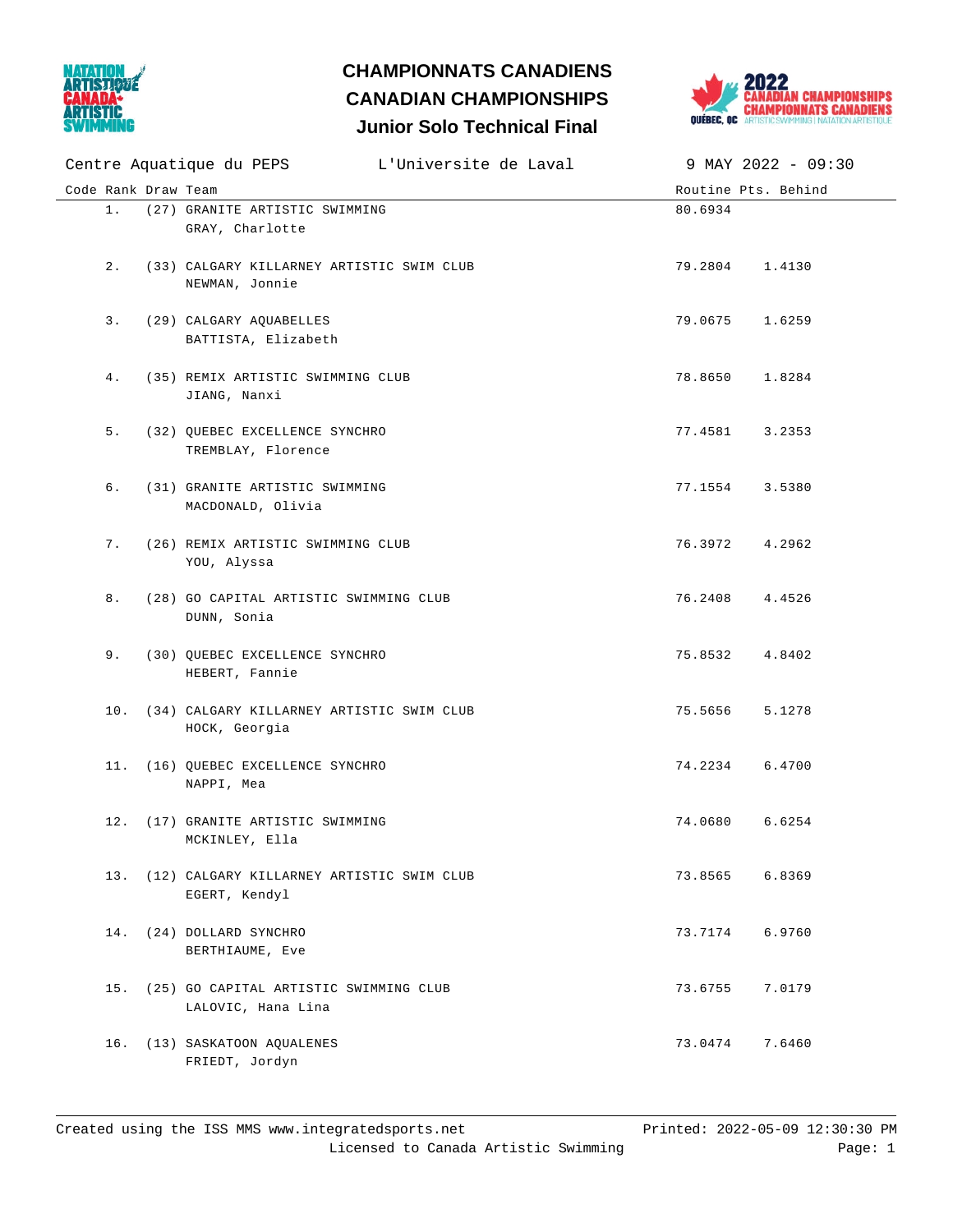

## **Junior Solo Technical Final CHAMPIONNATS CANADIENS CANADIAN CHAMPIONSHIPS**



|                     | Centre Aquatique du PEPS [1] L'Universite de Laval                 |                 | 9 MAY 2022 - 09:30  |
|---------------------|--------------------------------------------------------------------|-----------------|---------------------|
| Code Rank Draw Team |                                                                    |                 | Routine Pts. Behind |
|                     | 17. (19) PACIFIC WAVE SYNCHRO<br>HUTT, Keily                       | 72.5099         | 8.1835              |
|                     | 18. (21) REGINA SYNCHRO<br>CAWKWELL, Bronte                        | 72.1187 8.5747  |                     |
|                     | 19. (15) PERFORMANCE SYNCHRO<br>PAQUETTE, Audrey                   | 71.3865 9.3069  |                     |
|                     | 20. (22) OLYMPIUM ARTISTIC SWIMMING CLUB<br>POWER, Lauren          | 70.9317 9.7617  |                     |
|                     | 21. (23) SASKATOON AQUALENES<br>JORGENSEN, Emily                   | 70.8444 9.8490  |                     |
|                     | 22. (20) WATERLOO REGION ARTISTIC SWIMMING CLUB<br>LOUCKS, Larissa | 70.7567 9.9367  |                     |
|                     | 23. (14) QUEBEC EXCELLENCE SYNCHRO<br>PAQUIN, Justine              | 70.4058 10.2876 |                     |
|                     | 24. (8) NEPEAN ARTISTIC SWIM CLUB<br>GRISIM, Clara                 | 69.2493 11.4441 |                     |
|                     | 25. (1) CLUB AQUATIQUE DE L EST DE MONTREAL<br>YAKOVINA, Julia     | 68.3636 12.3298 |                     |
|                     | 26. (18) SURF CITY ARTISTIC SWIMMING<br>STREETER, Kylie            | 67.4218 13.2716 |                     |
|                     | 27. (2) GRANITE ARTISTIC SWIMMING<br>MEE, Tory                     | 65.9631 14.7303 |                     |
|                     | 28. (3) OLYMPIUM ARTISTIC SWIMMING CLUB<br>BENNET, Faith           | 65.5928         | 15.1006             |
|                     | 29. (7) AQUATICA SYNCHRO CLUB<br>GOSSELIN, Calla                   | 63.9736 16.7198 |                     |
|                     | 30. (11) ATLANTIS SYNCHRO<br>JEWER, Ella                           | 63.5317 17.1617 |                     |
|                     | 31. (9) ARTISTIC SWIMMING FREDERICTON<br>MARTIN, Emma              | 63.2430 17.4504 |                     |
|                     | 32. (5) ARTISTIC SWIMMING FREDERICTON<br>MURDOCH, Sophia           | 63.0187 17.6747 |                     |